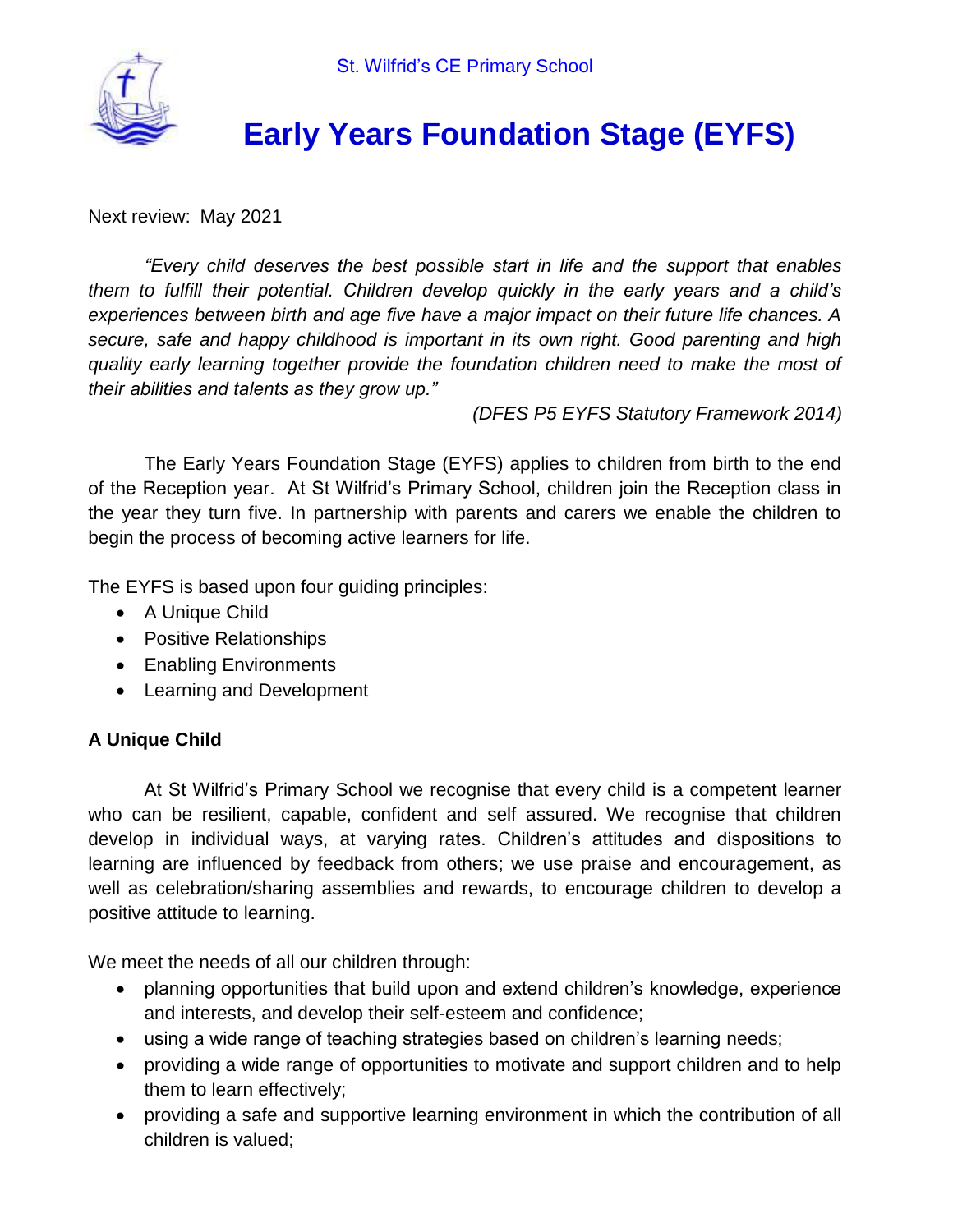- using resources which reflect diversity and are free from discrimination and stereotyping;
- planning challenging activities for children whose ability and understanding are in advance of their language and communication skills;
- monitoring children's progress and taking action to provide support as necessary.

It is important to us that all children in the school are 'safe'. We educate children on boundaries, rules and limits and help them understand why they exist. We provide children with choices to help them develop this important life skill. Children should be allowed to take risks, but need to be taught how to recognise and avoid hazards. We intend to protect the physical and psychological well being of all children.

# *Inclusion/Special Educational Needs (SEN)*

All children and their families are valued at St Wilfrid's Primary School. Children are treated as individuals and have equal access to all provisions available. All children are encouraged to achieve their personal best and planning is adapted to meet the needs of all groups and abilities. Assessments take into account contributions from a range of perspectives to ensure that any child with potential special educational needs is identified at the earliest possible opportunity.

We value the diversity of individuals within the school and do not discriminate against children because of 'differences'. All children at St Wilfrid's Primary School are treated fairly regardless of race, religion or abilities.

Early identification of special needs is crucial to enable staff to support the development of each child. Concerns are always discussed with parents/carers at an early stage and the SEN Coordinator is called upon for further information and advice. Appropriate steps are taken in accordance with the school's Inclusion policy for SEN.

We meet the needs of all our children through:

- ensuring that the premises, furniture and equipment is safe is suitable for purpose.
- ensuring that every child receives enjoyable and challenging learning and development experiences tailored to meet their needs.
- maintaining records, policies and procedures required for safe efficient management of the setting and to meet the needs of the children.

# *Safeguarding and Welfare*

*"Children learn best when they are healthy, safe and secure, when their individual needs are met and when they have positive relationships with the adults caring for them." (DFES P16 EYFS Statutory Framework 2014)*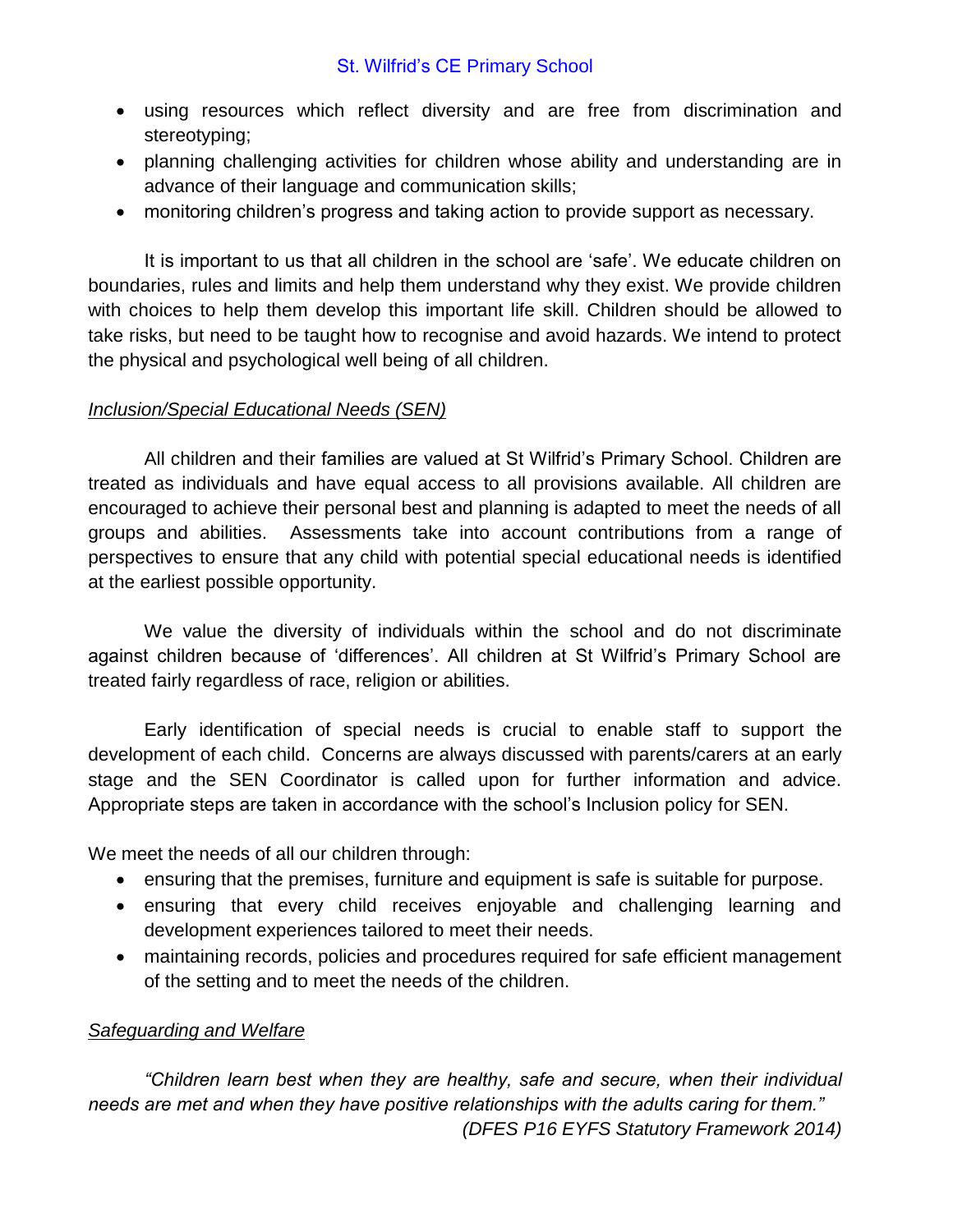At St Wilfrid's Primary School we understand that we are legally required to comply with certain welfare requirements as stated in the Statutory Framework for Early Years Foundation Stage 2014. We understand that we are required to:

- promote the welfare and safeguarding of children.
- promote good health, preventing the spread of infection and taking appropriate action when children are ill.
- manage behaviour effectively in a manner appropriate for the children's stage of development and individual needs.
- ensure all adults who look after the children or who have unsupervised access to them are suitable to do so.
- ensure that the premises, furniture and equipment is safe and suitable for purpose
- ensure that every child receives enjoyable and challenging learning and development experiences tailored to meet their needs.
- maintain records, policies and procedures required for safe efficient management of the setting and to meet the needs of the children.

We will ensure all these requirements are met.

## **Positive Relationships**

At St Wilfrid's Primary School we recognise that children learn to be strong and independent from secure relationships. We aim to develop caring, respectful, professional relationships with the children and their families.

#### *Parents as Partners*

We at St Wilfrid's Primary School believe in Parents as Partners. Parents are the first and most enduring educators and we value the contribution they make. When parents and school work together the results have a positive impact on children's development and learning.

We recognise the role that parents have played, and their future role, in educating the children. We do this through:

- talking to parents about their child before they start school.
- inviting all parents to an induction evening in the summer term in which we give information about the curriculum, the structure of the school day, observation and feedback and practical information.
- the teacher offering to visit all children in their current setting prior to their starting school.
- the children having the opportunity to spend time with their teacher before starting school during a 'Come and Join in' afternoon and morning session.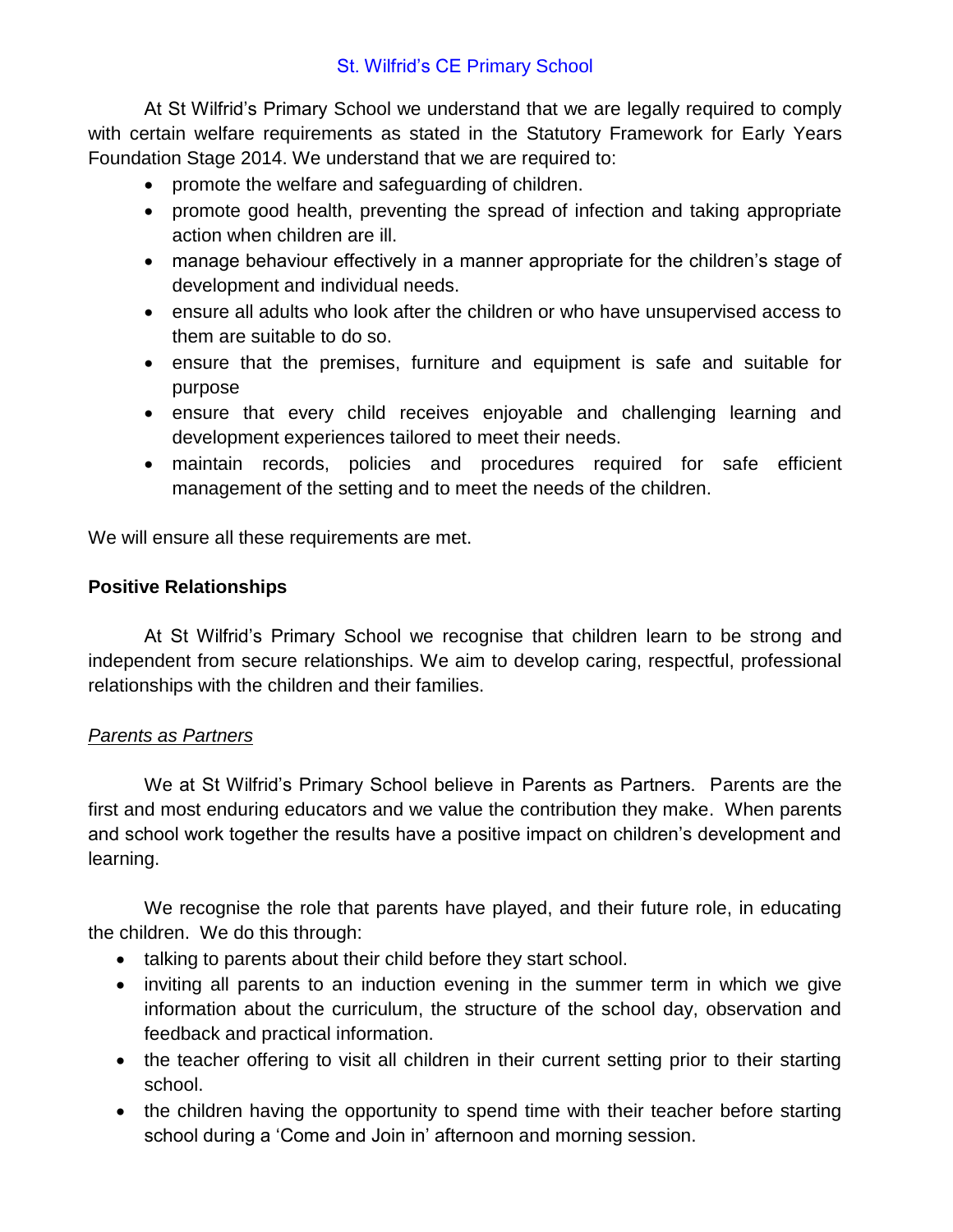- parents to receive an 'All About Me' form. This allows parents and children to discuss together the child's likes and dislikes and future aspirations. The form is returned to school and used to highlight child's interests, raise possible concerns and inform future planning.
- focused meeting during first half term of the child's Reception year in order to detail how we aim to work with their child particularly in relation to reading and phonics.
- parents talking to the child's teacher if there are any concerns. We are available to speak to parents and so create two way communication and flow of information for the good of the child.
- providing parents an opportunity to celebrate their child's learning and development by completing 'WOW' moments which inform assessment, planning and provision.
- Busy Bee sheets to inform parents on how their child is settling into school in the early days. A further report later in the year is received to share progress in reading, writing and maths. Learning targets are set for parents to work on at home which will support their child's learning in school.
- Busy Bee feedback form for the child to assess on how they feel about their learning. Also a section for parents to complete.
- there is a formal meeting for parents twice a year at which the teacher and parent discuss the child's progress with the teacher. Parents receive a report on their child's attainment and progress at the end of each school year.
- ensuring all parents know that their child's teacher is their key worker.
- providing a quiet and confidential area where the parents are able to discuss any concerns.
- written contact through home school diary as well as the acknowledgement that parents can ring school.
- arranging a range of activities throughout the year that encourage collaboration between child, school and parents: Special assembly days, Christmas productions, Autumn and Summer Fairs and Sports Day etc.

All staff involved with the EYFS aim to develop good relationships with all children, interacting positively with them and taking time to listen to them. At our school the EYFS teacher acts as a 'Key Person' to all children in EYFS, supported by the Teaching Assistant.

# **Enabling Environments**

At St Wilfrid's Primary School we aim to create an attractive and stimulating learning environment where children feel confident and secure and challenged. The children have daily access to an indoor and outdoor environment that is set up in discrete areas of learning with planned continuous provision.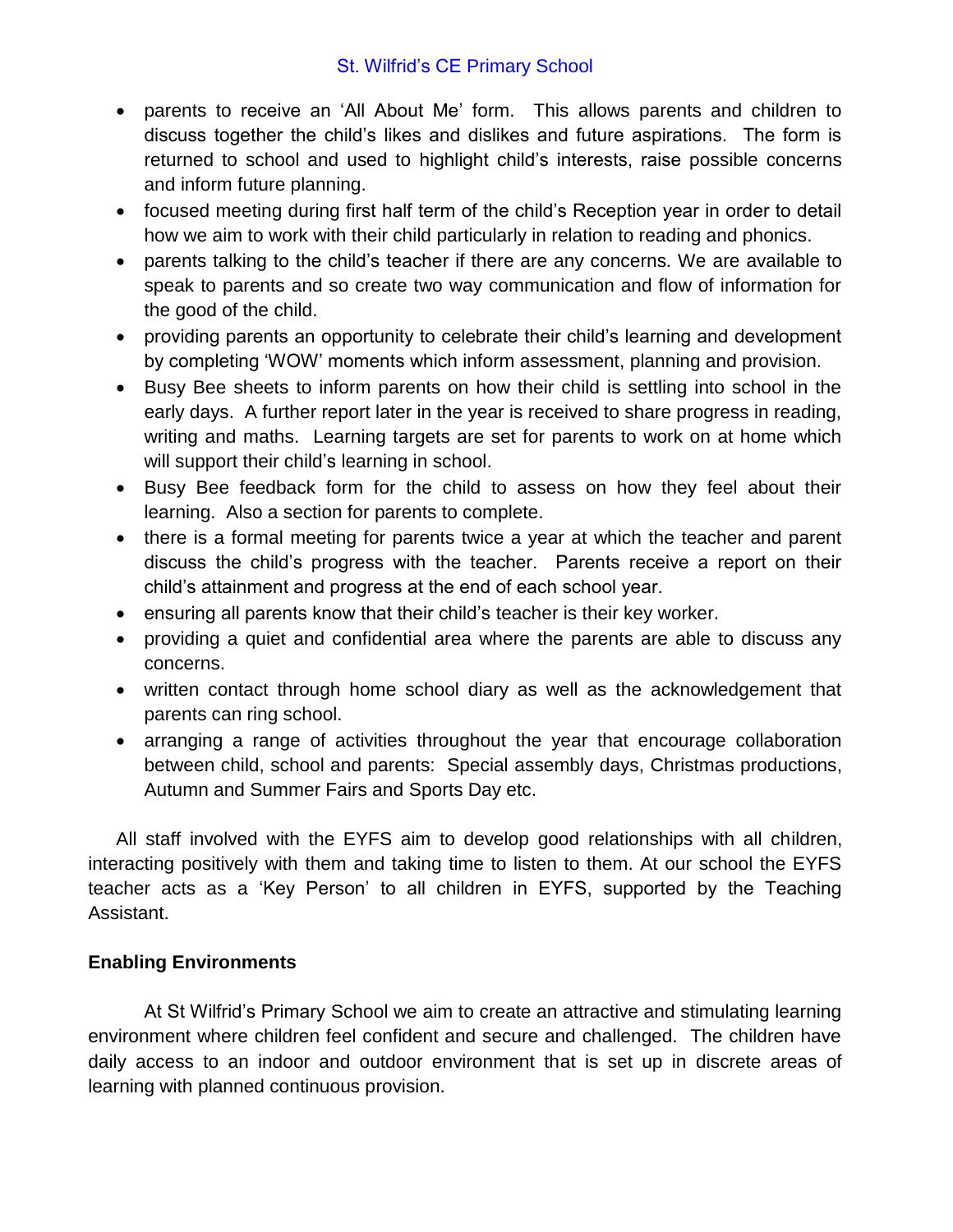Effective learning builds and extends upon prior learning and following children's interests. Effective planning is informed by observations of the children to ensure we follow their current interests and experiences. These observations are recorded in the children's individual learning folders.

Play based learning is paramount and children direct their learning from carefully planned opportunities provided by staff. Staff will enhance play and extend as needed to further individual learning.

#### *The Learning Environment*

The EYFS classroom is organised to allow children to explore and learn securely and safely. There are areas where the children can be active, be quiet and rest. The classroom is set up in learning areas, where children are able to find and locate equipment and resources independently.

The EYFS class has an enclosed outdoor area which is shared with Year 1. This area has a positive effect on the children's development. Being outdoors offers opportunities for doing things in different ways and on different scales than when indoors. It allows the children to explore, use their senses and be physically active and exuberant. We plan activities and resources for the children to access outdoors that help the children to develop in all areas of learning.

#### **Learning and Development**

At St Wilfrid's Primary School we recognise that children learn and develop in different ways and at different rates. We value all areas of learning and development equally and understand that they are interconnected.

There are seven areas of learning and development of which three are 'Prime Areas,' and four 'Specific Areas.'

The Prime Areas are:

- Communication and Language
- Physical Development
- Personal, Social and Emotional Development

The Specific Areas are:

- Literacy
- Mathematics
- Understanding the World
- Expressive Arts and Design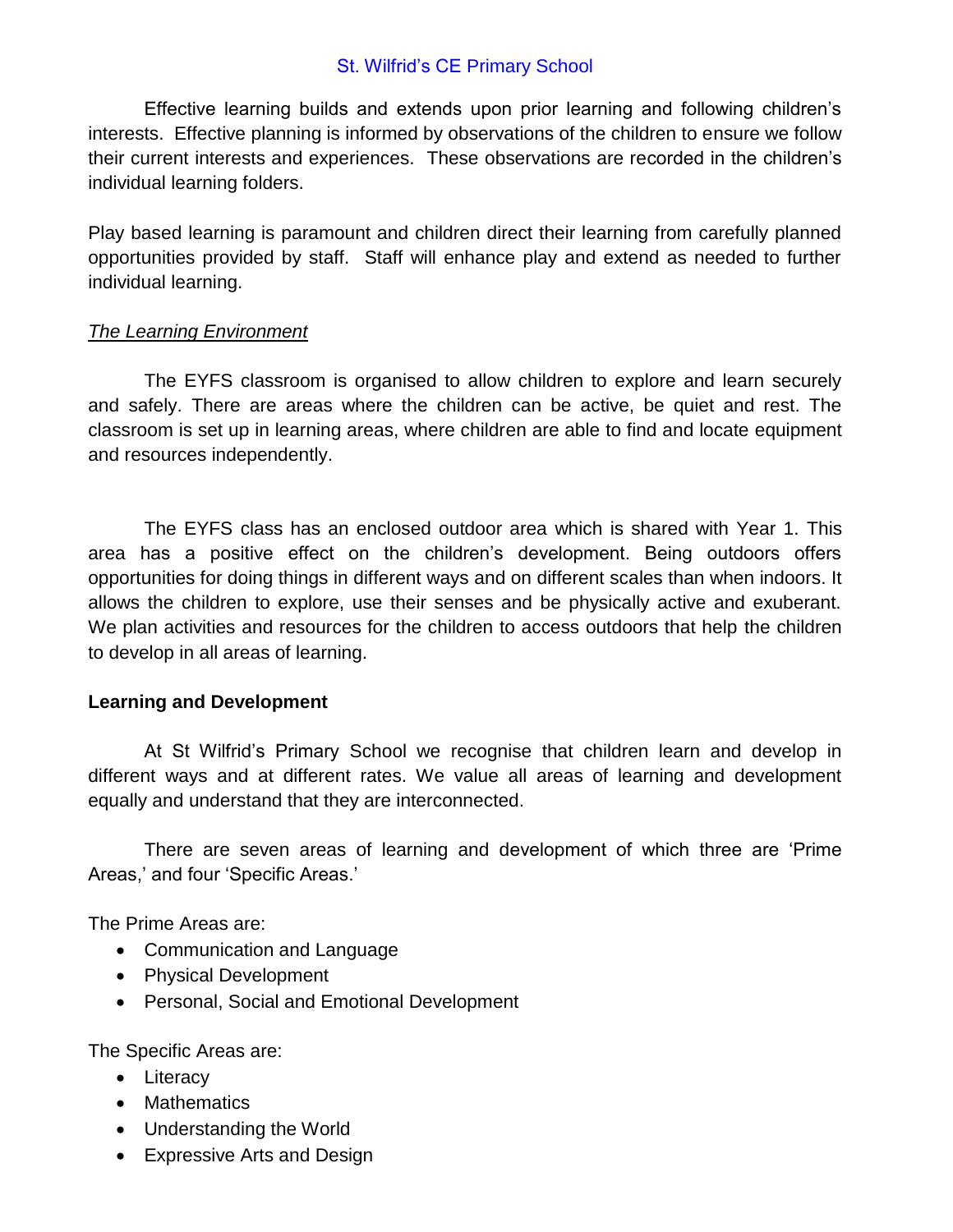Planning and guided children's activities will reflect on the different ways children learn and reflect their practice. At St Wilfrid's we support children in using the three characteristics of effective teaching and learning. These are:

# *1. Play and Exploring*

*"Children's play reflects their wide ranging and varied interests and preoccupations. In their play children learn at their highest level. Play with peers is important for children's development."*

Through play our children explore and develop learning experiences, which help them make sense of the world. They practise and build up ideas, and learn how to control themselves and understand the need for rules. They have the opportunity to think creatively alongside other children as well as on their own. They communicate with others as they investigate and solve problems. They express fears or re-live anxious experiences in controlled and safe situations.

# *2. Active Learning*

*"Children learn best through physical and mental challenges. Active learning involves other people, objects, ideas and events that engage and involve children for sustained periods."*

Active learning occurs when children are motivated and interested. Children need to have some independence and control over their learning. As children develop their confidence they learn to make decisions. It provides children with a sense of satisfactions as they take ownership of their learning.

# *3. Creativity and Critical Thinking*

*"When children have opportunities to play with ideas in different situations and with a variety of resources, the discover connections and come to new and better understandings and ways of doing things. Adult support in this process enhances their ability to think critically and ask questions."*

Children should be given opportunity to be creative through all areas of learning, not just through the arts. Adults can support children's thinking and help them to make connections by showing genuine interest, offering encouragement, clarifying ideas and asking open questions. Children can access resources freely and are allowed to move them around the classroom to extend their learning.

# *Observation, Assessment and Planning*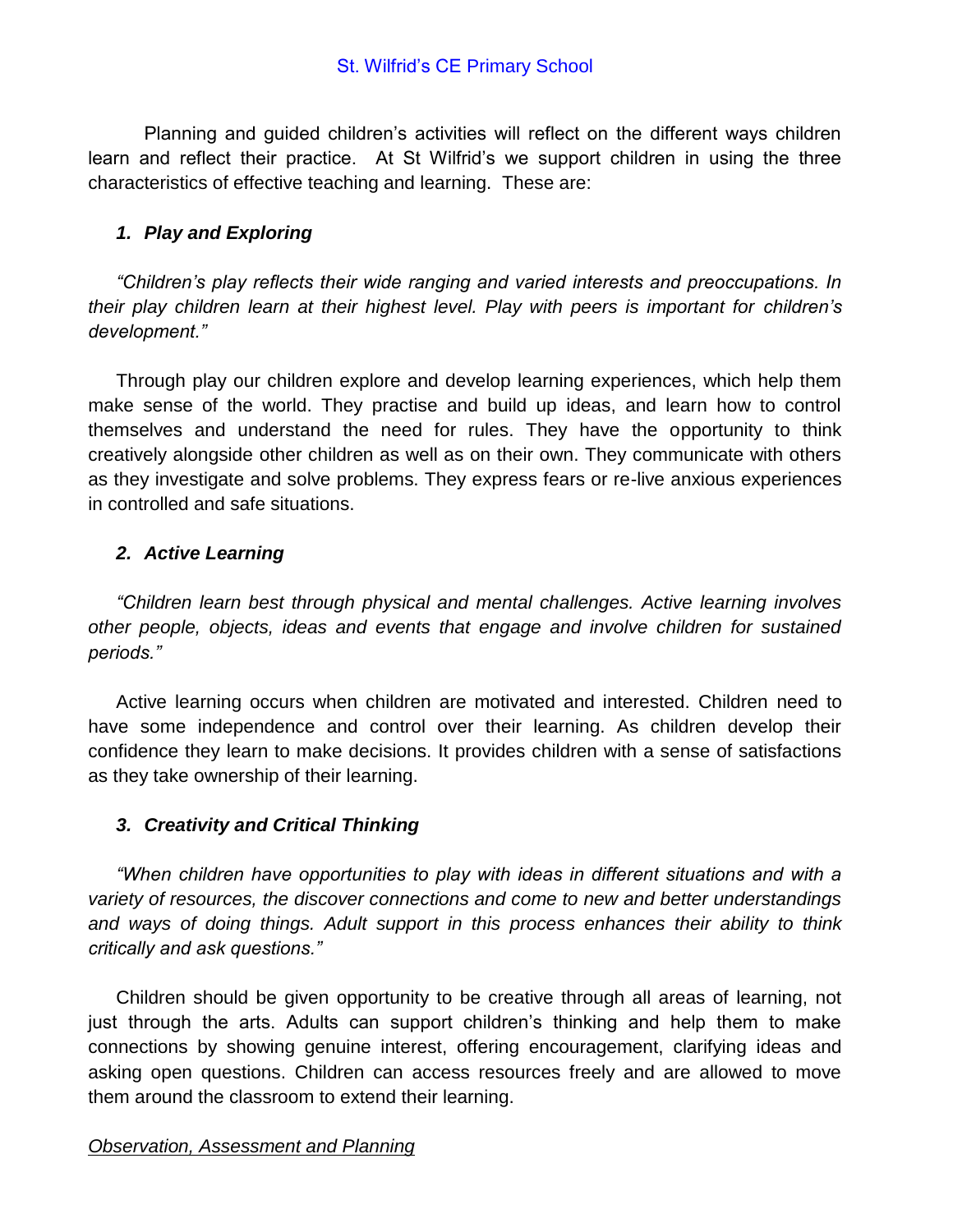Through careful assessments and observations, including information provided by parents and other settings, children's development levels are assessed. The balance will shift towards a more equal focus on all areas of learning as children grow in confidence and ability within the three prime areas. However, if a child's progress in any prime area gives cause for concern, staff will discuss this with the child's parents/or carers and agree how to support the child. This may also include a discussion with the SENCo in order to access Special Educational Needs supports.

We make regular assessments of children's learning and we use this information to ensure that future planning reflects identified needs. Assessment in the EYFS takes the form of observation, and this involves the teacher and other adults as appropriate. These observations are recorded in children's individual 'Learning Journey' folders.

We match observations and assessments to the expectation of the age and stage of learning and early learning goals and periodically, when evidence demonstrates that the achievement is secure, the class teacher will record in each child's profile.

The Foundation Stage profile is the statutory document that is to be completed by the end of Reception year by the Reception teacher. It will inform parents and Yr1 staff and provide a starting point for children as they begin the National Curriculum.

Planning is completed on a half termly basis with consideration to the big question. The question is discussed with the children and areas they suggest are included within the planning. Weekly plans are drawn up by the Early Years teacher with focused objectives for each of the Prime and Specific area of learning. These are differentiated where necessary in line with observations taken from within the class.

A weekly plan is then produced by the class teacher. Objectives are more focused and differentiated. Language will be specified along with the role of the adult.

#### *Teaching and Learning Style*

Our policy on teaching and learning defines the features of effective teaching and learning in our school. These features apply to teaching and learning in the EYFS just as much as they do to the teaching in Key Stage 1 and 2. Features that relate to the EYFS are:

- the partnership between teachers and parents, so that our children feel secure at school and develop a sense of well-being and achievement.
- the understanding that teachers have of how children develop and learn, and how this affects their teaching.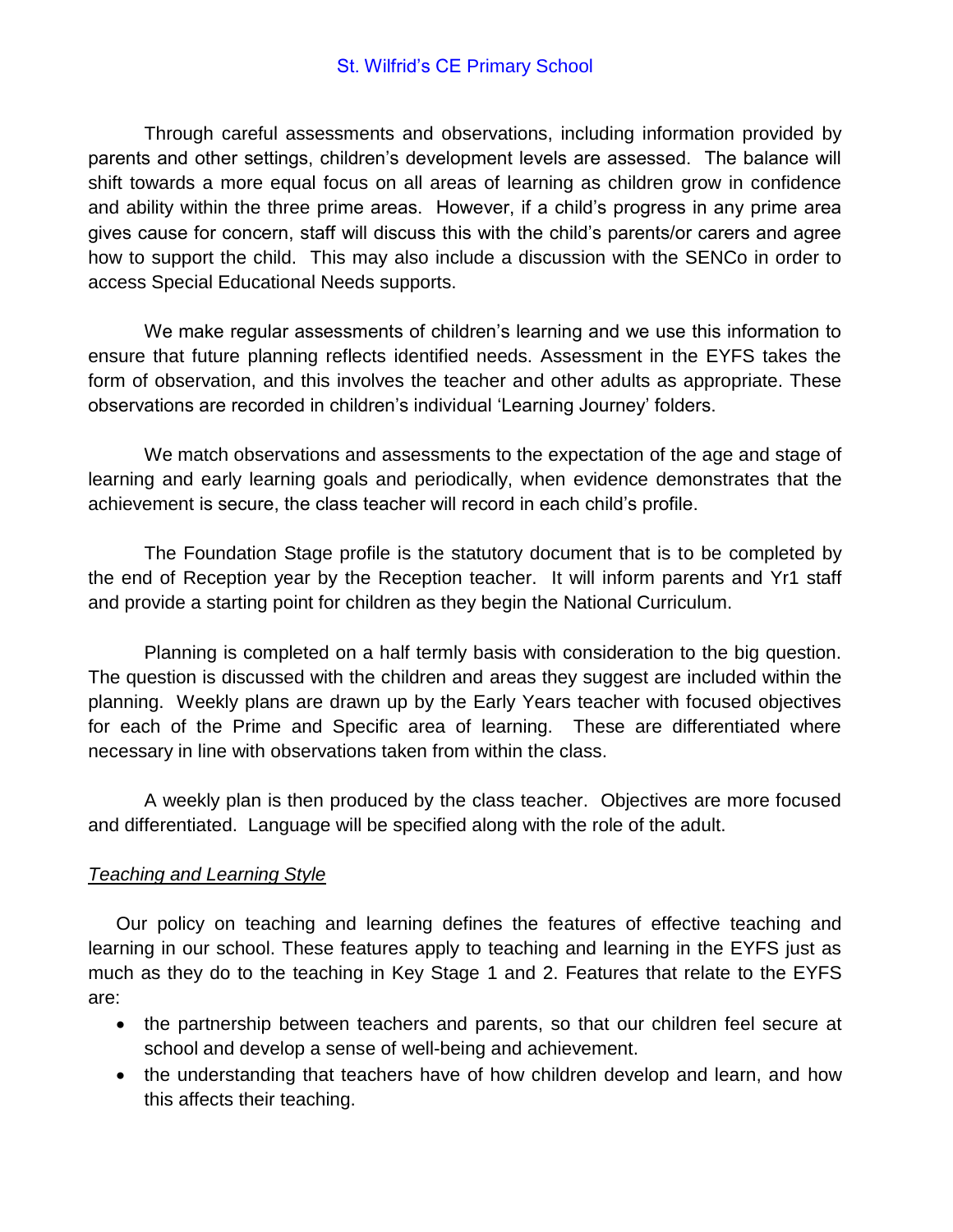- the range of approaches used that provide first-hand experiences, give clear explanations, make appropriate interventions and extend and develop play and talk or other means of communication.
- the carefully planned curriculum that helps children work towards the Early Learning Goals throughout EYFS.
- the provision for children to take part in activities that build on and extend their interests and develop their intellectual, physical, social and emotional abilities.
- the encouragement for children to communicate and talk about their learning, and to develop independence and self-management.
- the support for learning with appropriate and accessible indoor and outdoor space, facilities and equipment.
- the identification of the progress and future learning needs of children through observations, which are shared with parents.
- the good relationships between our school and the settings that our children experience prior to joining our school.

# *Transition*

We take pride in our induction procedures. Close links have been made with the local private and state run nurseries where regular visits are undertaken by the EYFS teacher. The EYFS teacher meets with staff to discuss new intake children. Where children continue to attend pre-school while only attending school part time, and where additional early years provision such as breakfast and after school services are used, we aim to ensure continuity and coherence by sharing information about the children's achievements.

During the summer term prior to a child's entry into the Reception year, the following procedures have been put into place to ensure successful transition.

- parents are invited to a meeting to ensure they know about school procedures.
- during the summer term parents are encouraged to complete an 'All About Me' form. This is used during the Autumn term to support transition and to inform planning.
- the children are invited to two separate visits to the reception class.
- Reception teacher to make visits to previous settings.
- all children to be provided with a 'passport to school' routines and staff booklet.

# From Reception to Year 1

During the final term in Reception, the EYFS Profile is completed for each child. The Profile provides parents and carers, staff and teachers with a well-rounded picture of a child's knowledge, understanding and abilities, their progress against expected level, and their readiness for Year 1. The Profile includes on-going observations, all relevant records